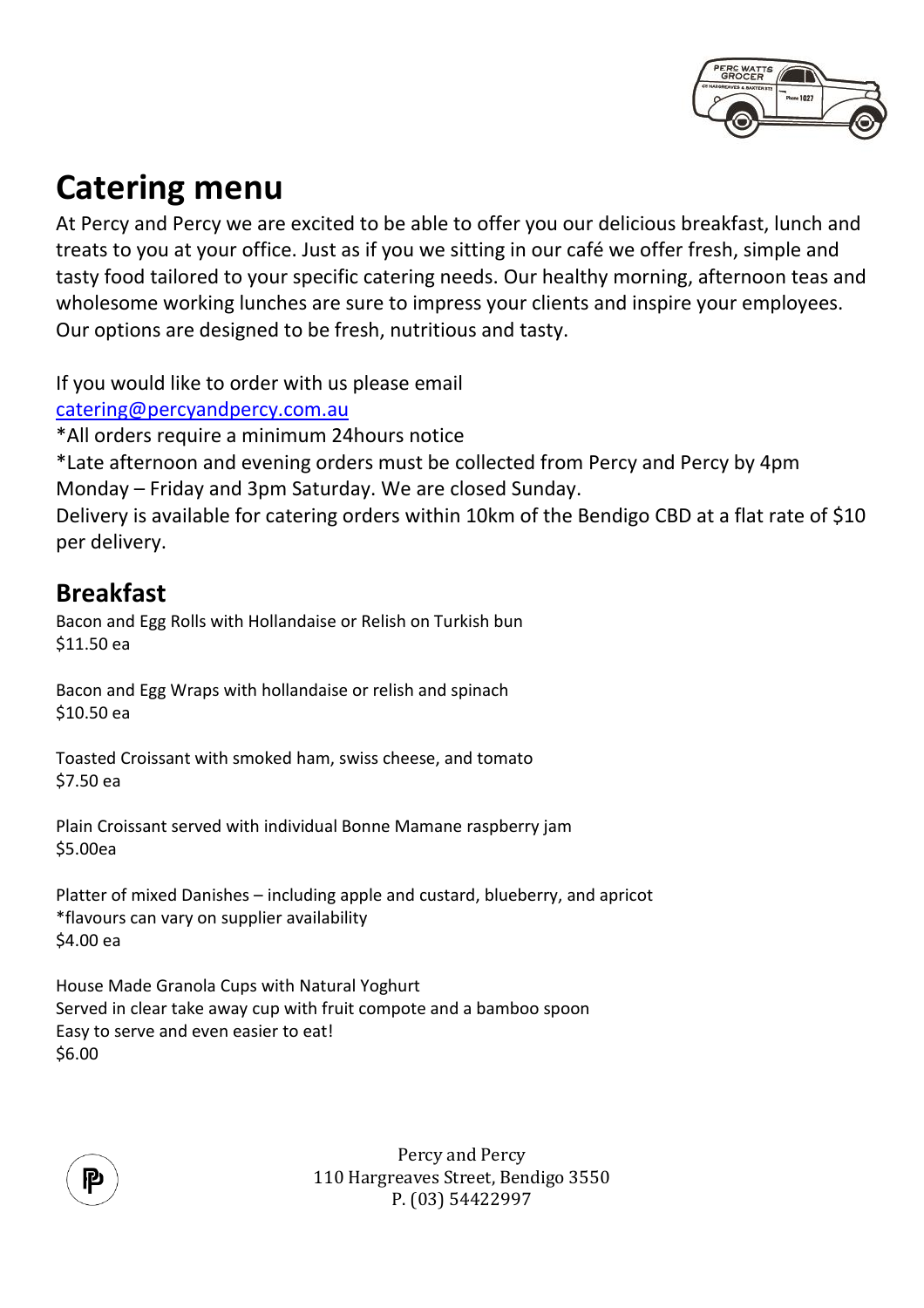

# **Morning and Afternoon Tea**

Percy's favourite lemonade scones served with bonne mamne jam and double thick cream \$3.50 per person

Chefs selection Savoury scones served with butter \$3.50 per person

Mini muffins choose from choc chip, blueberry or raspberry and white chocolate \*minimum 12 per flavour \$3.50 ea

Fruits of the season platter Serves 10 \$40

# **Lunch**

### **Gourmet Lunch Box**

For groups smaller than ten we serve our gourmet lunchbox, this includes Fresh gourmet filled wrap, side salad, small piece of fruit and a small cake or biscuit served beautifully in individual boxes. \$16.00ea

### **Gourmet sandwich platter for groups of ten or more Gourmet Filled Baguettes, Sandwiches, Wraps and Bagels**

- ham, swiss cheese, seeded mustard and cornishons
- poached chicken with avocado and bacon
- corned silverside with mustard and cos leaves
- Salami, sundried tomatoes, and spinach
- Maple Pumpkin and spinach
- Curried egg and lettuce
- Marinated vegetable
- smoked salmon, caper cream cheese, rocket and Spanish onion

We allow 1.5 rounds per person, all of which will be halved and served on a platter \$9.00 per per

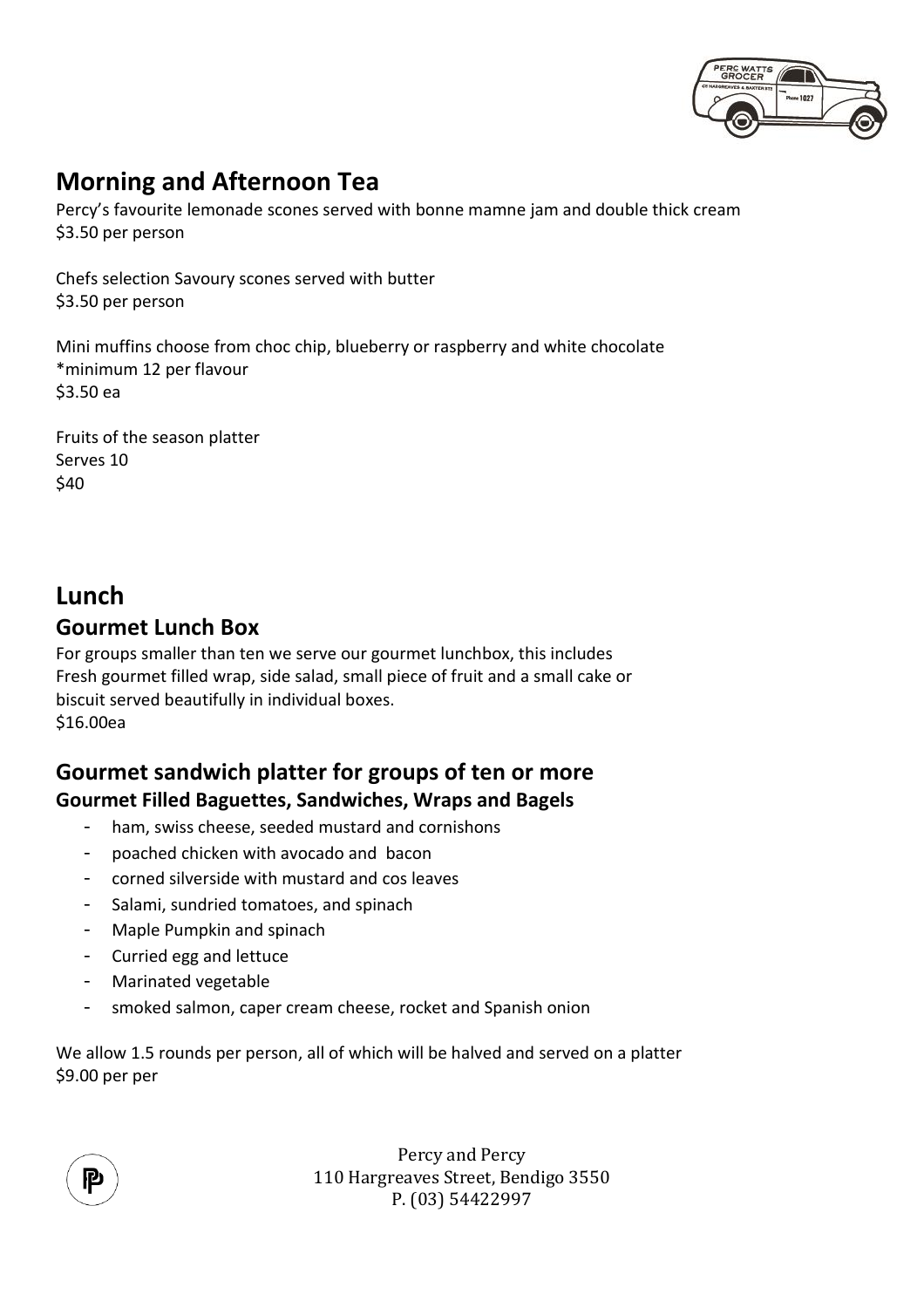

### **Warm lunch options**

#### **Mini gourmet pies**

Your mini pie selection will be a mixed assortment, our most popular mini pies we serve are; Aussie beef, beef and burgundy, chicken and leek, butter chicken, Moroccan lamb \$3.50 ea served with tomato chutney

#### **Mini Gourmet sausage rolls**

\*one dozen minimum order \$3.50 ea served with tomato chutney

#### **Mini gourmet quiches**

Mushroom and spinach Bacon, onion and cheese \$3.50 ea served with tomato chutney

#### **Homemade savoury tarts**

- Caramelised onion and goats cheese

- Roasted vegetable tart 8 serves per tart \$75.00 Served with Percy's side salad \$90.00

#### **Vegetable frittata**

Pumpkin, spinach, sundried tomato, zucchini with sweet potato and fetta Served with Percy's side salad \$60.00